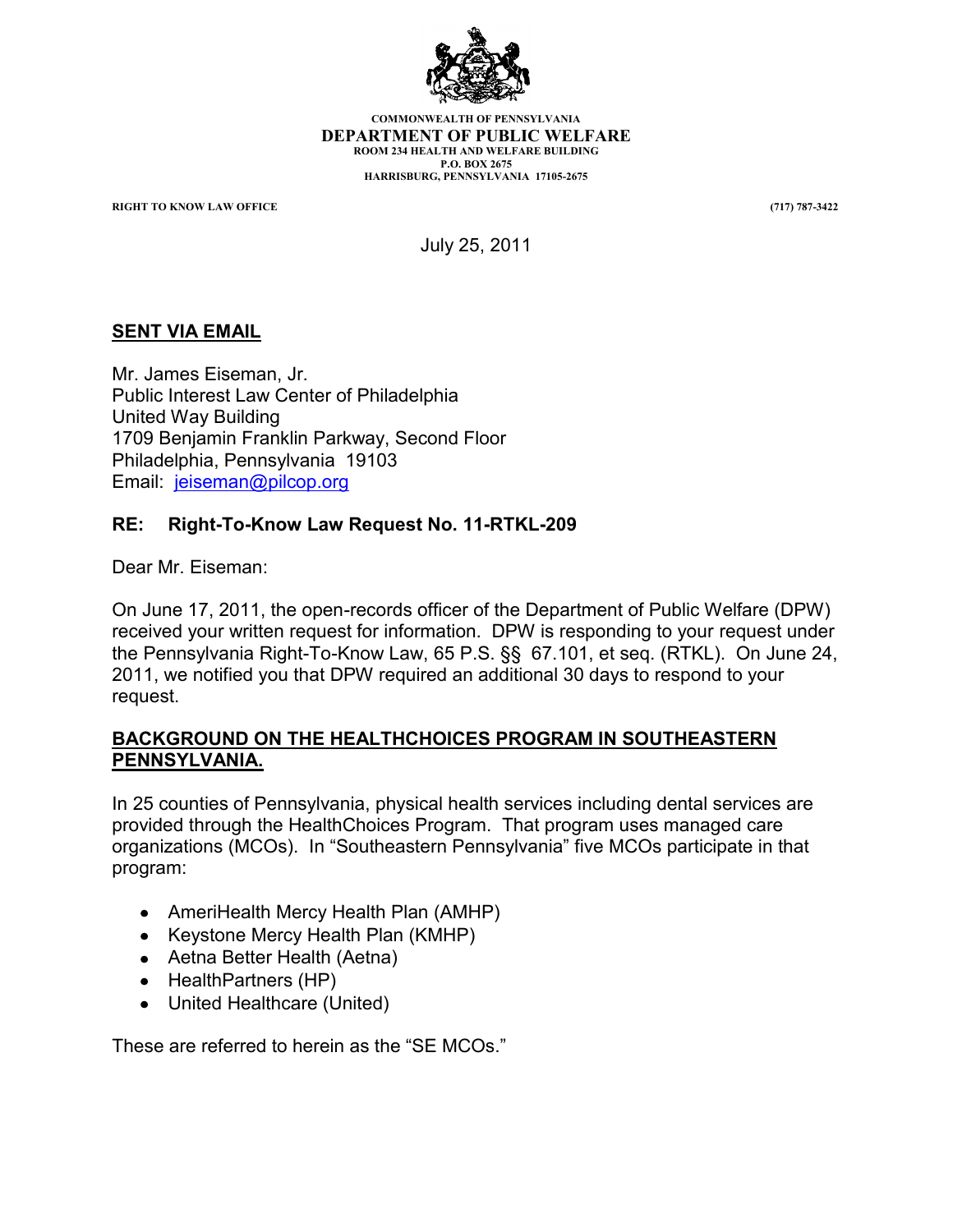Each of the SE MCOs has a contract with DPW that sets forth the MCO"s contractual rights and duties. DPW makes payments to the MCOs pursuant to those contracts.

Each MCO"s contract contains an appendix that sets forth the *capitation rates* for the individual SE MCO. As the name implies, capitation rates are connected to the number of members that an MCO enrolls in its network. Basically, DPW computes its monthly payment to the SE MCO by multiplying the number of recipients enrolled in the MCO"s network for that month by the applicable capitation rate. (This is, of course, a simplification of the terms of the contracts that are comprised of hundreds of pages.)

DPW negotiates separately with each MCO to arrive at the agreed-upon capitation rates for that MCO. In negotiating these rates, DPW is informed by input from its actuarial contractor (Mercer) regarding upper and lower range of rates that are actuarially sound. To be acceptable, the agreed-upon capitation rate must fall within that range. However, what DPW negotiates is a comprehensive rate. Thus, DPW does *not* negotiate a separate rate for dental services, much less a rate for dental services for persons under 21 years of age. Rather, DPW"s contracts with the MCOs require that the MCOs provide dental services to qualifying MA recipients enrolled in their respective networks.

Your request pertains to MCOs operating networks in southeastern Pennsylvania. In each instance, the MCO uses a subcontractor to pay for dental services, i.e., the subcontractor pays the dentists and the MCO pays the subcontractor.

DPW receives matching federal funds, known as "FFP" (federal financial participation) for expenditures made according to its State Plan for Medical Assistance and/or a waiver granted by the federal Centers for Medicare and Medicaid Services (CMS). Federal regulations require that DPW assure to the federal government a vigorous and competitive procurement process when purchasing services that are funded in whole or in part by federal funds:

- "FFP," i.e., "federal financial participation, i.e., matching federal funds, "is available only for period during which the contract … (2) Meeting the applicable requirements of 45 CFR part 74[.]" 42 CFR § 434.70(a)(2). "CMS may withhold FFP for any period during which the State fails to meet the State plan requirements of this part." 42 CFR § 434.70(b).
- "All procurement transactions shall be conducted in a manner to provide, to the maximum extent practical, open and free competition." 45 CFR § 74.43. "The recipient [i.e., DPW] shall be alert to … noncompetitive practices among contractors that may restrict or eliminate competition or otherwise restrain trade." Id.
- "Solicitations shall clearly set forth all requirements that the bidder or offeror shall fulfill in order for the bid or offer to be evaluated by the recipient." Id.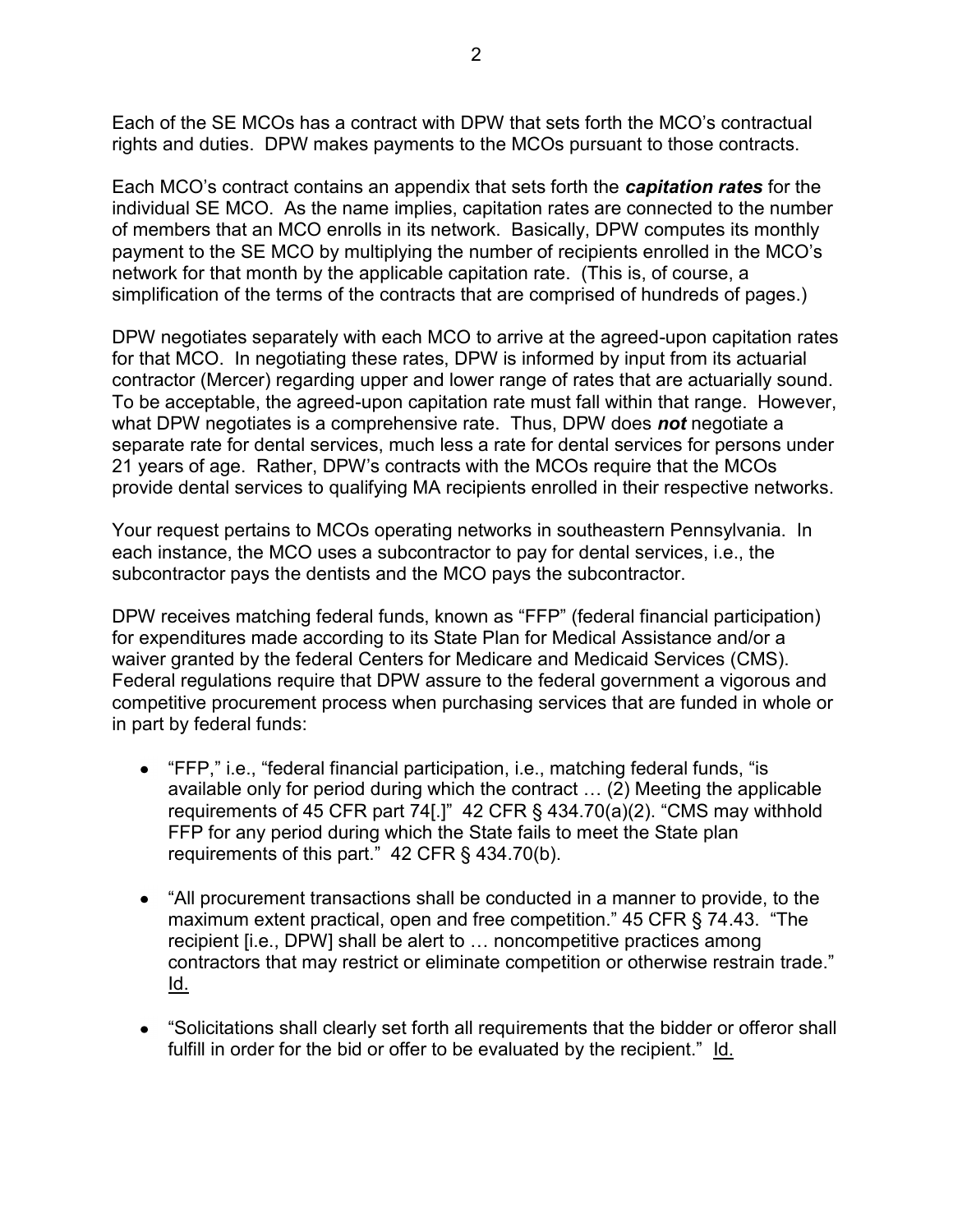- HealthChoices contractors were required to submit proposed rates during the contract procurement process. Obviously, rates vary among the contractors within the various rate ranges. Release of the specific capitation rates for one contractor would enable the other contractors and potential contractors to bid alike, to determine the rate ranges, to escalate the capitation rates, and thus to undermine the competitive bidding process.
- In addition, provision of the rate information would jeopardize the waiver granted by the federal government that permits the HealthChoices program to remain operational. A condition of federal approval of the HealthChoices waiver and the HealthChoices contracts themselves is that the Department has in place an open and competitive procurement and contract process. Disclosure of the capitation rates would defeat the very purpose of having potential contractors and current contractors submit and negotiate their best price(s) in order to secure or retain a contract.
- The release of the actual capitation rates would disclose competitors' prices and, inevitably, the rate ranges developed by the Department, and would be antithetical to the competitive process that is a condition of the Department's receipt of federal funds for the HealthChoices program. 42 CFR § 434.70; 45 CFR § 74.43.
- Finally, the rate information in question also constitutes "confidential" information under applicable federal law since its release would "substantially harm the competitive position" of the Department (as well as the individual contractors) and would impair our interest in maintaining the cost effectiveness of the HealthChoices Program to assure maximum federal funding for this program. As confidential information relating to the expenditure of federal funds, the rates are exempt from disclosure under federal law. 45 CFR §§ 5.65(b)(4)(ii); 74.53(f).

### **SPECIFICITY.**

The RTKL requires that a request be made with "sufficient specificity." 65 P.S. § 67.703. If a request is not made with sufficient specificity, the agency receiving that request is not obligated to provide records in response to it. See, e.g., Pennsylvania State Police v. Office of Open Records, 995 A.2d 515 (Pa.Cmwlth 2010), in which the court held that a request for "[a]ny and all records, files, or communication(s) of any kind …" related to vehicle stops, search and seizures was insufficiently specific: "What is overbroad, though, is the first clause of the request, which begins, "Any and all records, files, or manual(s), communication(s) of any kind....""; "Because the valid part of the request was included in a laundry list of requested materials and because of the newness of the law, the PSP may still raise any claim that access to the manuals, if they exist, should be denied under another provision of the RTKL." The Office of Open Records (OOR) has repeatedly held that requests that use language such as "each and every document" are insufficiently specific.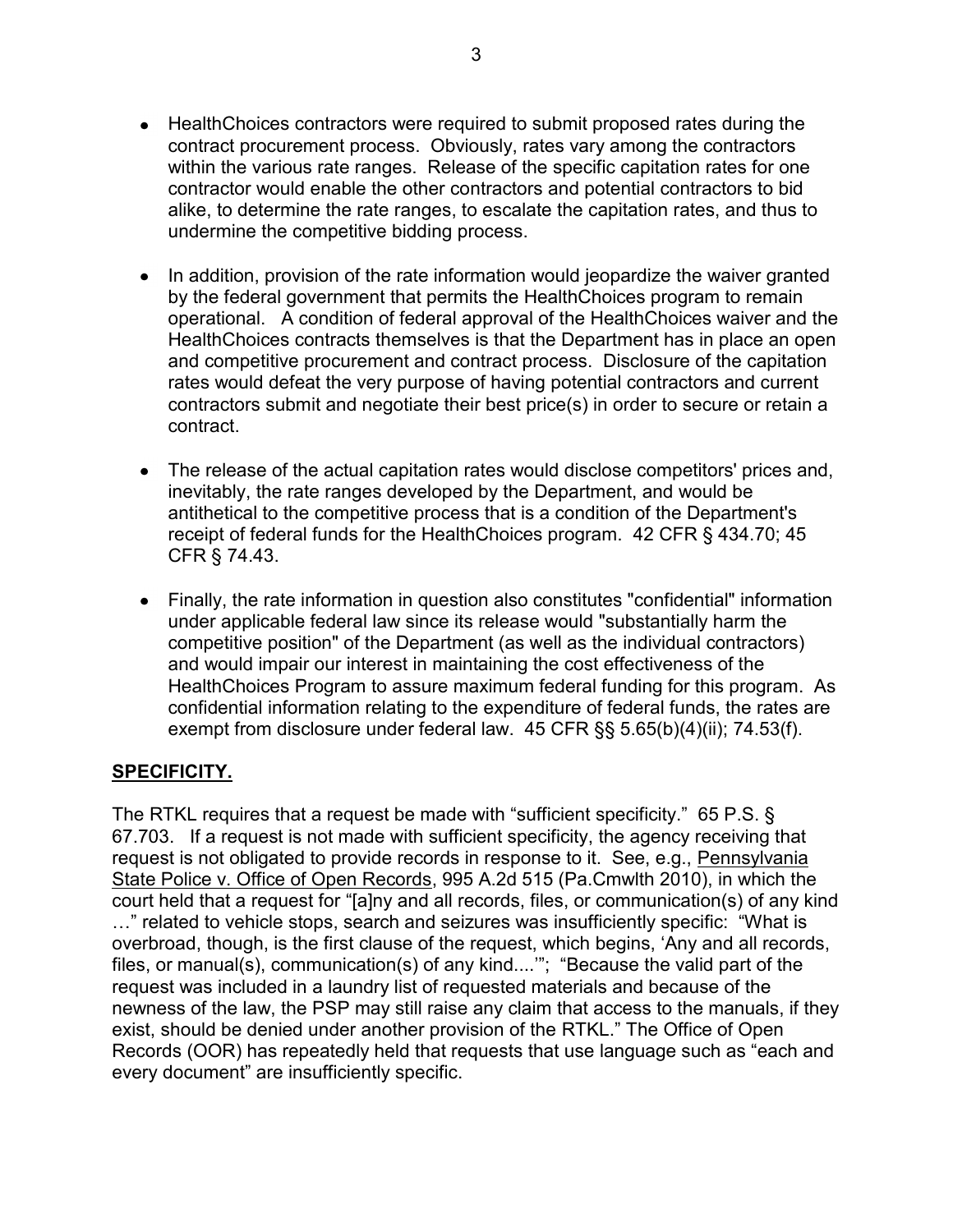#### **YOUR FIRST REQUEST.**

You asked that DPW provide you with "[e]ach and every document [that contains information relating [to] any period from January 1, 2008 until June 15, 2011], including correspondence and appendices, that sets forth any rate of payment, including but not limited to capitation rates, that DPW pays to any Medicaid HMO to provide Medicaid coverage to recipients in Southeastern Pennsylvania, including but not limited to any document that isolates the amount per member per month DPW calculates that it pays to provide dental services to Medicaid recipients under 21 years of age."

#### **DPW'S RESPONSE TO YOUR FIRST REQUEST.**

For the reasons set forth below, your first request is denied.

**The capitation rates that DPW negotiates with an individual MCO are not "public records."** As explained above, DPW conducts one-on-one negotiations with each MCO, for the purpose of arriving at agreed-upon comprehensive capitation rates.

Disclosure of the rates negotiated with the other MCOs would adversely affect DPW"s negotiations with an individual MCO, to the disadvantage of the public fisc, these rates are trade secrets of DPW and, as such, are protected by the Uniform Trade Secrets Act. 12 Pa.C.S. §§ 5301 – 5308. See, also, 65 P.S. § 67.708(b)(11).

In addition, because federal rules require that DPW"s procurement process be competitive, and because disclosure of the negotiated rates of some MCOs would cause DPW"s negotiations with another MCO to be less competitive, disclosure of these rates would risk DPW's ability to qualify for matching federal funds. 65 P.S. § 67.708(b)(1)(i).

Therefore, to the extent that your request asks that DPW disclose these rates to you, your request is denied.

**Documents that "isolate the amount per member per month DPW calculates it pays to provide dental services to Medicaid recipients under 21 years of age."** As explained above: (i) The rates that DPW uses to make payment to the SE MCOs are comprehensive capitation rates; (ii) DPW arrives at those rates through negotiations with the individual MCOs; and (iii) the fundamental constraint on the amount of any particular negotiated rate is that it must fall within a range that is certified by DPW"s actuary to be actuarially sound. Consequently, DPW does not calculate the portion of those comprehensive capitation rates that it "pays to any Medicaid HMO to provide dental services to Medicaid recipients under 21 years of age." Because DPW does not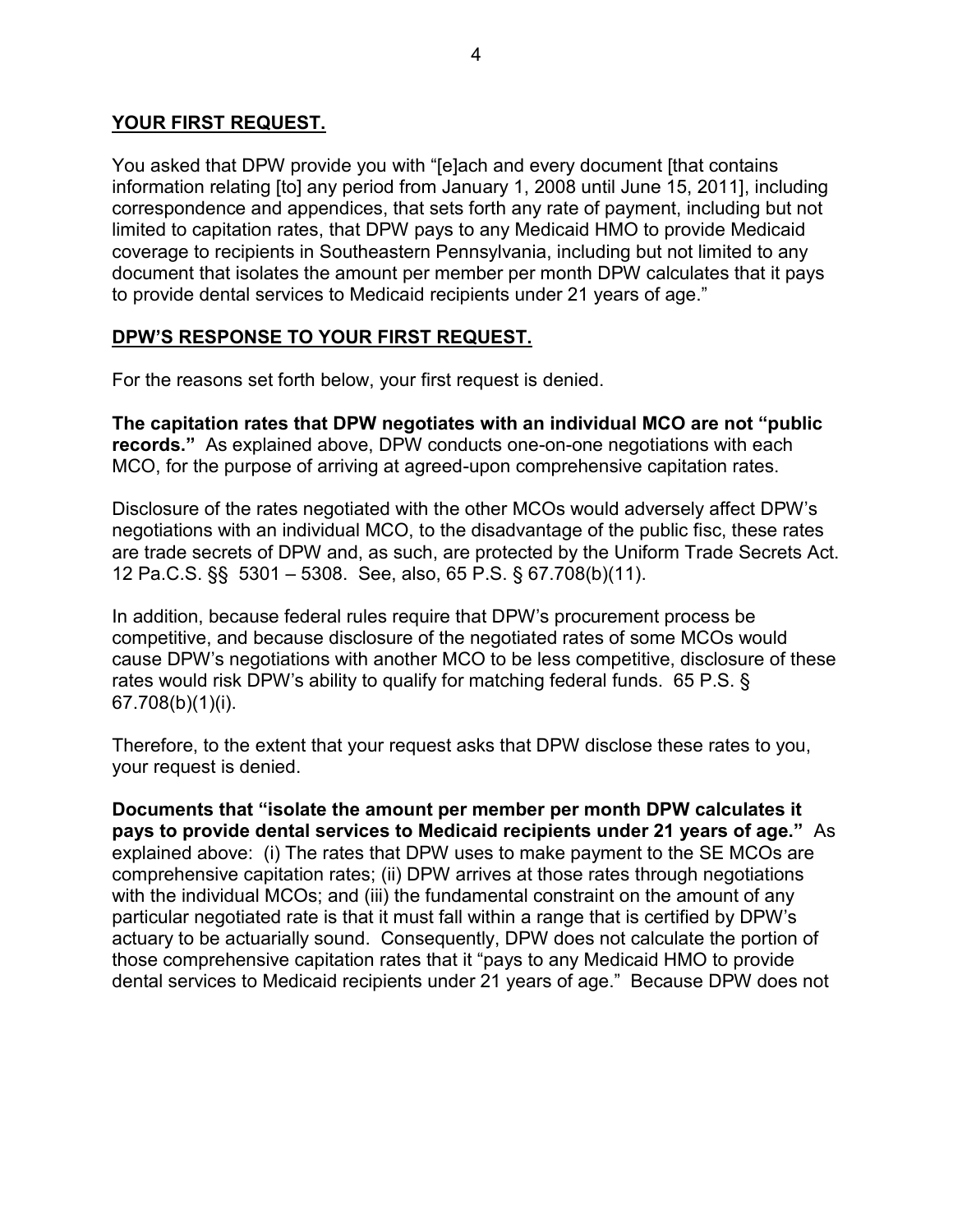make the contemplated calculations, DPW possesses no documents that are responsive to this part of your first request.<sup>1</sup>

**Your request for "appendices" containing the comprehensive capitation rates for the SE MCOs.** As explained above, the capitation rates that DPW pays to any particular MCO are set forth in an appendix to that MCO"s contract with DPW. For this reason, we interpret your request for "appendices" to ask for only these appendices for each of the SE MCOs. For the reasons set forth above, these rates are not public records. Therefore, your request for these appendices is denied.

**Your request for "correspondence" that sets forth the comprehensive capitation rates for the SE MCOs.** You asked for copies of any "correspondence … that sets forth any rate of payment … that DPW pays to any Medicaid HMO to provide Medicaid coverage to recipients in Southeastern Pennsylvania." For the reasons set forth above, the rates in question are not public records and, therefore, your request for any correspondence that sets forth those rates is denied on that basis. In addition, your request for correspondence is insufficiently specific. In addition, to the extent that your request may encompass any internal correspondence, including correspondence between DPW and its actuarial contractor, that correspondence is or may be subject to the "internal predecisional deliberations" exemption set forth at 65 P.S. § 67.708(b)(10) and/or the attorney-client privilege. 65 P.S. § 67.102 (definition of "public record").

**Your request for "each and every" other document.** In addition to "appendices" and "correspondence," your request asks for a copy of "each and every [other] document … that sets forth any rate of payment … that DPW pays to any Medicaid HMO to provide Medicaid coverage to recipients in Southeastern Pennsylvania …." As explained above, such requests are insufficiently specific. By way of further response, even if the instant request is sufficiently specific, the rates are DPW trade secrets and any internal documents may be subject to the "internal predecisional deliberations" exemption set forth at 65 P.S. § 67.708(b)(10) and/or the attorney-client and/or attorney-work product privileges. 65 P.S. § 67.102 (definition of "public record").

### **YOUR SECOND REQUEST.**

 $\overline{a}$ 

You asked for "[e]ach and every document [that contain[s] information relating [to] any period from January 1, 2008 until June 15, 2011], including correspondence and appendices, in DPW"s possession, custody or control that sets forth the amount for any one or more individual dental procedure codes that any Medicaid HMO pays to provide dental services to Medicaid recipients in Southeastern Pennsylvania."

<sup>1</sup> Your request only asks for records showing amounts that "DPW calculates it pays to provide dental services …." Consequently, we interpret your request to pertain only to records containing calculations made by DPW, i.e., your request does not ask for any computations that may have been made by DPW"s actuarial contractor. Therefore, to the extent that any such records may exist, they fall outside the scope of your request. (To the extent you may have intended your request to encompass any such records, we submit it was insufficiently specific.) In addition, any such records would likely be subject to the internal predecisional deliberations exemption, set forth at 65 P.S. § 67.708(b)(10).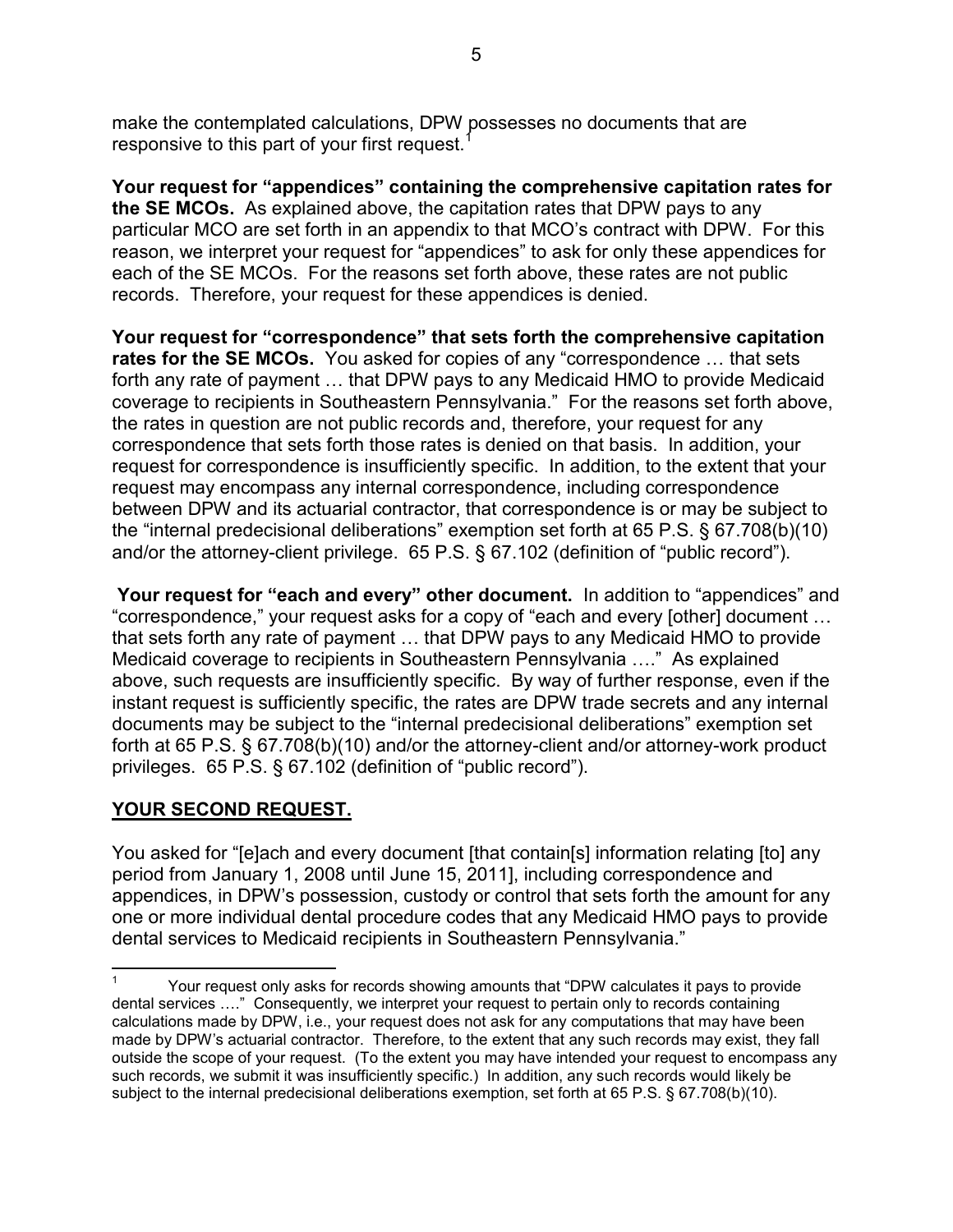## **DPW'S RESPONSE TO YOUR SECOND REQUEST.**

For the reasons set forth below, your second request is denied.

**Confidential information of the SE MCOs.** The focus of your second request is on the amounts that the SE MCOs pay for dental services. Each of the SE MCOs has informed DPW that those amounts are trade secrets and/or confidential proprietary information and/or are otherwise protected against disclosure. 65 P.S. § 67.708(b)(11); 12 Pa.C.S. §§ 5301 – 5308. In addition, the SE MCOs have advised DPW that the terms of the contracts that establish the relationship between DPW and the SE MCOs expressly declare that these provider rates are confidential, and that DPW is not to disclose them (or other protected information) to third parties. The agreements between the SE MCOs and their dental subcontractors providers likewise protect such information.

**Your request for "appendices."** Your *first* request asked that DPW provide you with "appendices." As explained above, we interpreted your use of that term to pertain to the appendices to DPW"s contracts with the SE MCOs. In your *second* request, you use the same term. None of the appendices to DPW"s contracts with the SE MCOs set forth the amount that the MCO "pays to provide dental services to Medicaid recipients in Southeastern Pennsylvania." Therefore, there are no appendices that are responsive to this request. (To the extent that you may have intended your reference to "appendices" to have some other meaning, we submit that your request is insufficiently specific. By way of further response, even if the request is sufficiently specific, the information on the amounts paid by the MCOs is protected against disclosure on the grounds set forth above.)

**Your request for "correspondence"** is insufficiently specific. By way of further response, even if the request is sufficiently specific, the information on the amounts paid by the MCOs is protected pursuant to the grounds set forth above. In addition, any internal correspondence is or may be subject to the "internal predecisional deliberations" exemption set forth at 65 P.S. § 67.708(b)(10) and/or the attorney-client privilege. 65 P.S. § 67.102 (definition of "public record").

**Your request for other records.** In addition to "appendices" and "correspondence," your request asks for a copy of "each and every [other] document … in DPW"s possession, custody or control that sets forth the amount for any one or more individual dental procedure codes that any Medicaid HMO pays to provide dental services to Medicaid recipients in Southeastern Pennsylvania." As explained above, such requests are insufficiently specific. By way of further response, even if the request is sufficiently specific, the information on the amounts paid by the MCOs is protected pursuant to the grounds set forth above. In addition, any internal correspondence is or may be subject to the "internal predecisional deliberations" exemption set forth at 65 P.S. § 67.708(b)(10) and/or the attorney-client privilege. 65 P.S. § 67.102 (definition of "public record").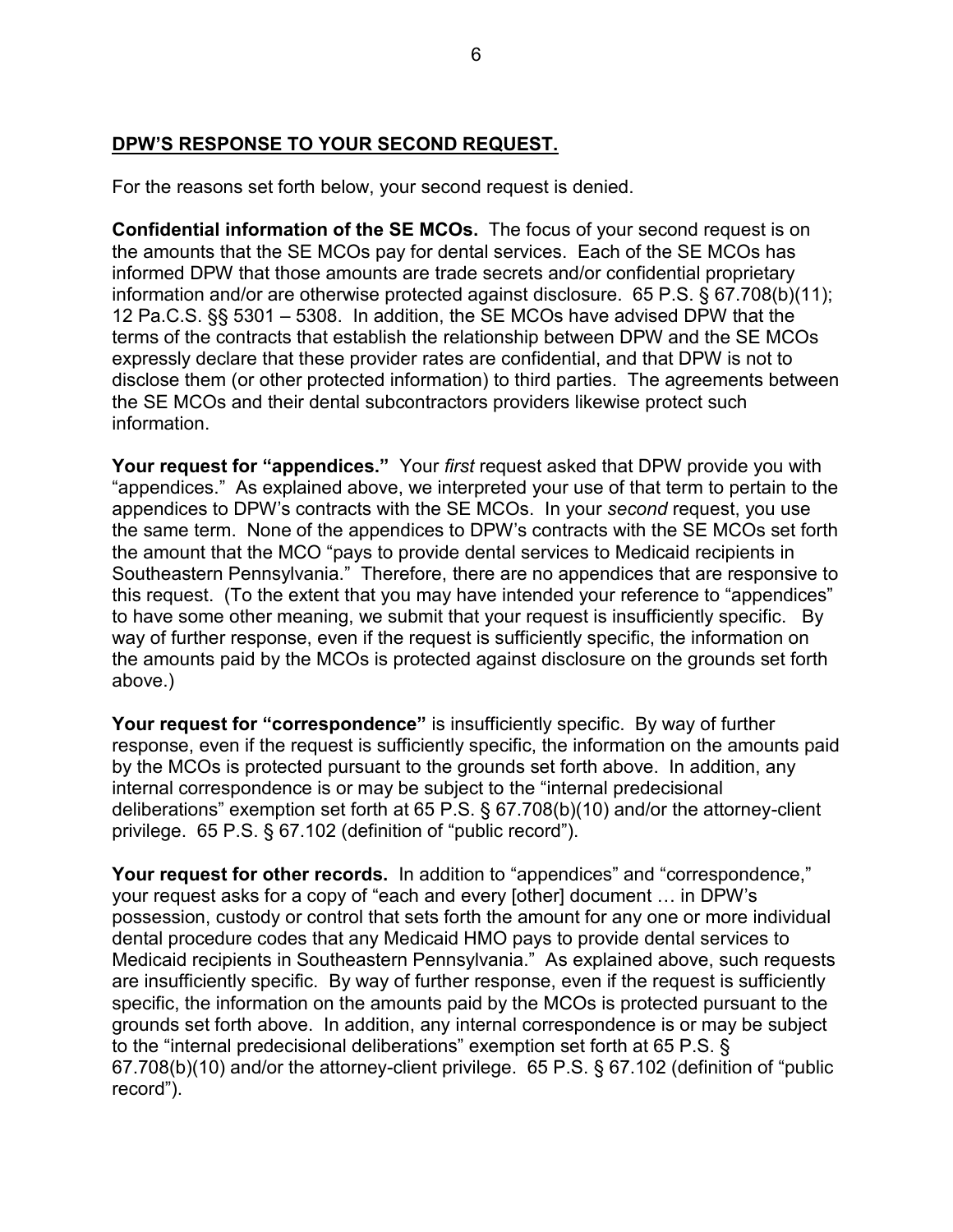#### **YOUR THIRD REQUEST.**

You asked for "[e]ach and every actuarial report DPW possesses [that contain[s] information relating [to] any period from January 1, 2008 until June 15, 2011] that sets forth an overall capitation rate and/or determines the 'actuarial soundness' of an overall capitation rate that DPW pays to any Medicaid HOM operating in Southeastern Pennsylvania, including but not limited to each report DPW makes to the federal government certifying the actuarial soundness of such capitation rates."

### **DPW'S RESPONSE TO YOUR THIRD REQUEST.**

For the reasons set forth below, your third request is granted in part and denied in part.

**Certification letters sent by DPW to CMS.** In this request you asked for a copy of "each report DPW makes to the federal government certifying the actuarial soundness of such capitation rates." The entity that certifies to the actuarial soundness is DPW"s actuary, Mercer. However, Mercer does not certify any particular rates. Rather, as stated in its certification letters, "Mercer certifies that the rate ranges were developed in accordance with generally accepted actuarial practices and principles …." However, these letters do not set forth any particular rates. Copies of these letters will be provided to you, upon payment of the fee set forth below. These are the only documents that are responsive to your third request.

**Actuarial reports that set forth "an overall capitation rate."** As explained above, DPW"s actuary certifies the soundness of a rate range. As also explained above, DPW uses that rate range in the course of negotiating capitation rates with the individual MCOs. Therefore, the actuary's reports do not "set[] forth an overall capitation rate" and, for that reason, there are no records that fall within the scope of this part of your request.

**Other actuarial records created by Mercer.** DPW possesses various other records created by Mercer. To the extent that you may have intended your request to reach any of these records, we submit that your request was insufficiently specific. In addition, many of these records contain information that constitutes trade secrets or confidential proprietary information of Mercer. 12 Pa.C.S. §§ 5301 – 5308; 65 P.S. § 67.708(b)(11). In addition, to the extent that these documents are used by DPW in the course of arriving at the negotiated rates, or are otherwise used as input into DPW"s decisionmaking processes, these documents are subject to the predecisional deliberations exemption set forth at 65 P.S. § 67.708(b)(10).

### **YOUR FOURTH REQUEST.**

You asked for "[e]ach and every actuarial report DPW possesses [that contain[s] information relating [to] any period from January 1, 2008 until June 15, 2011] that sets forth a capitation rate for dental services to Medicaid recipients under 21 years of age and/or determines the actuarial soundness of such capitation rates for dental services to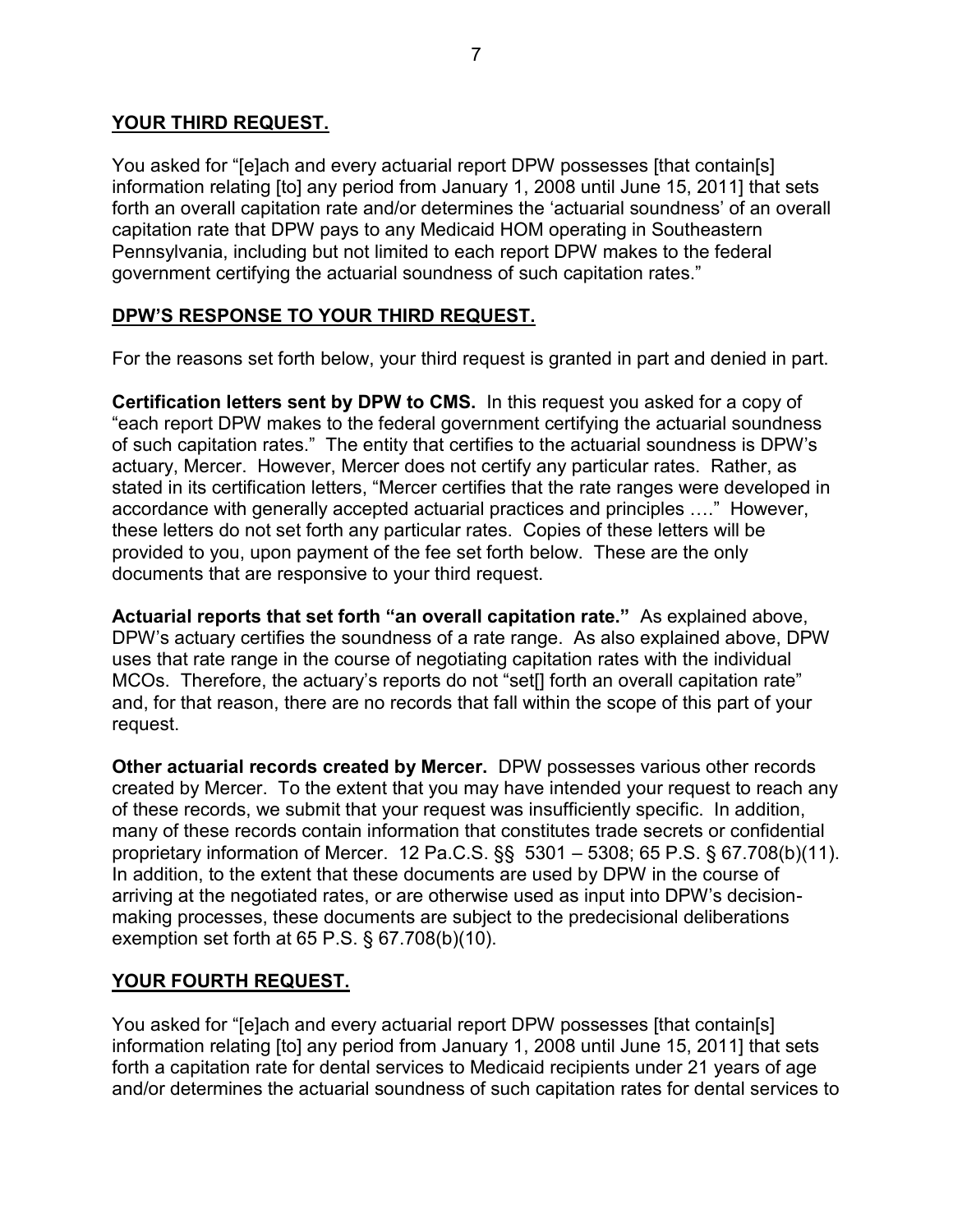Medicaid recipients under 21 years of age, including but not limited to any such report DPW has made to the federal government to certify the actuarial soundness of such rates."

## **DPW'S RESPONSE TO YOUR FOURTH REQUEST.**

**In general.** Your fourth request is modeled on your third, but replaces "an overall capitation rate" with "a capitation rate for dental services to Medicaid recipients under 21 years of age." As explained above, DPW negotiates comprehensive capitation rates with the MCOs; it does not negotiate separate dental rates. For this reason, the rate ranges that Mercer certifies are rate ranges for comprehensive capitation rates. Mercer does not certify separate rate ranges for dental rates. Therefore, to the extent that the "certification letters" provided in response to your third request are also responsive to your fourth request, this request is granted. However, to the extent that you seek other certifications that pertain specifically to dental rates, there are no records that are responsive to your fourth request.

**Other actuarial records created by Mercer.** DPW possesses various other records created by Mercer. To the extent that you may have intended your request to reach any of these records, we submit that your request was insufficiently specific. In addition, some of these records contain information that constitutes trade secrets or confidential proprietary information. 12 Pa.C.S. §§ 5301 – 5308; 65 P.S. § 67.708(b)(11). In addition, to the extent that these documents are used by DPW in the course of arriving at the negotiated rates, or are otherwise used as input into DPW"s decision making processes, these documents are subject to the predecisional deliberations exemption set forth at 65 P.S. § 67.708(b)(10).

# **YOUR FIFTH REQUEST.**

You asked for "[a]ny corrective action plan or sanctions [relating [to] any period from January 1, 2008 until June 15, 2011 in which] DPW has imposed on or contracted with any Medicaid HMO for in Southeastern Pennsylvania that involves wholly, or in part, the provision of dental care to Medicaid recipients under the age of 21."

# **DPW'S RESPONSE TO YOUR FIFTH REQUEST.**

There are no corrective action plans or sanctions letters that fall within the scope of this request.

Pursuant to the fee provisions established by the Office of Open Records, the cost of fulfilling your request is \$7.00 (the cost of a CD). Kindly remit payment in that amount to the above address, with a check made payable to the Commonwealth of Pennsylvania by **August 15, 2011**. Under the RTKL, "[a]ll applicable fees shall be paid in order to receive access to the record requested." 65 P.S. § 67.901.